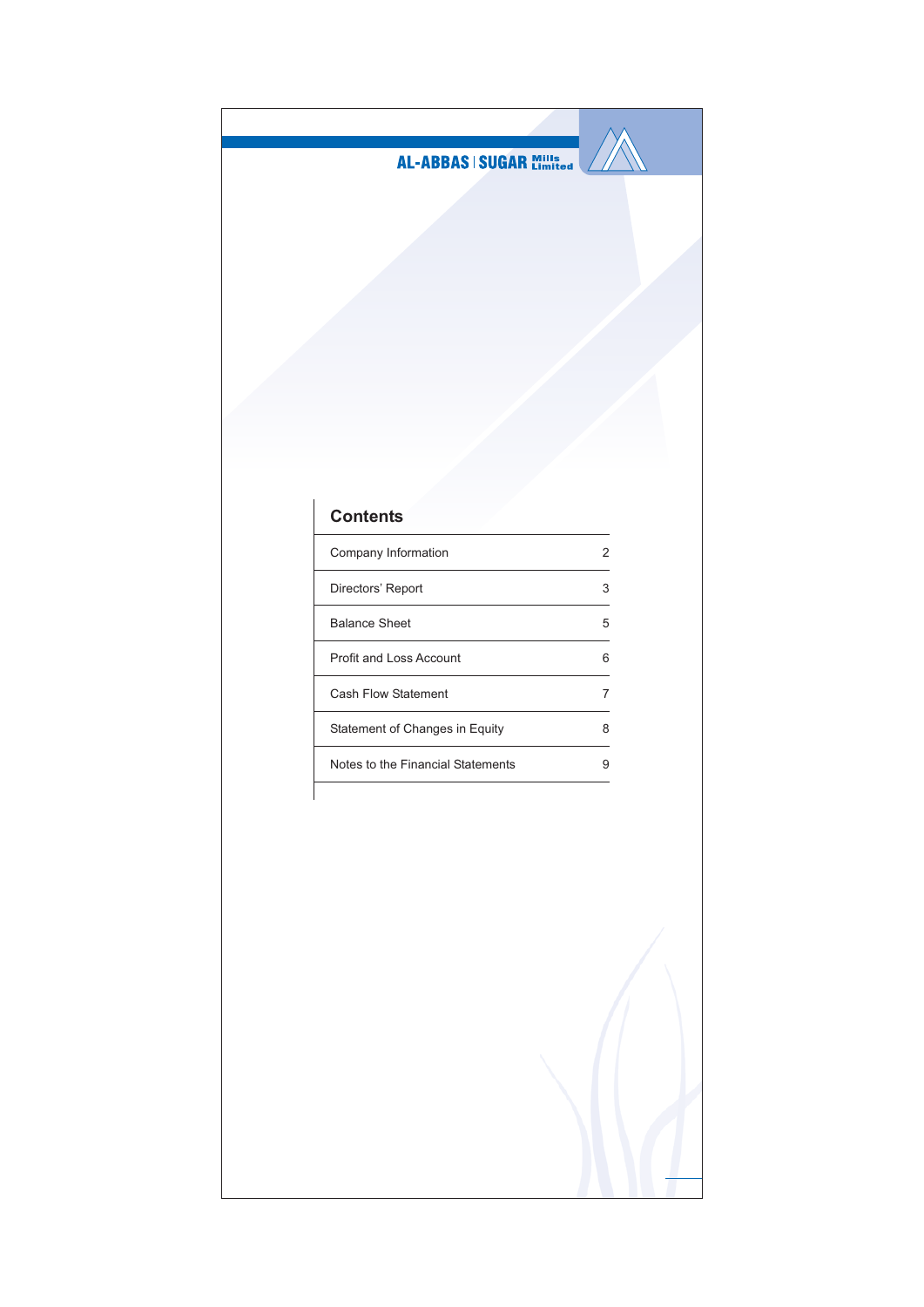## **COMPANY INFORMATION**

## **BOARD OF DIRECTORS**

Muhammad Iqbal Usman Shunaid Qureshi Asim Ghani Duraid Qureshi Mudassir Iqbal Munawar A. Siddiqui Suleman Lalani

**COMPANY SECRETARY** Khursheed Anwer

**CHIEF FINANCIAL OFFICER** Zuhair Abbas

**AUDIT COMMITTEE** 

Muhammad Iqbal Usman Asim Ghani Duraid Qureshi Syed Muhammad Talha

**AUDITORS** Hyder Bhimji & Co.

**LEGAL ADVISOR** Usmani & Igbal

## **BANKERS**

Al-Baraka Islamic Bank **Allied Bank Limited** Bank Al-Falah Limited Habib Bank I imited **KASB Bank Limited MCB Bank Limited** Saudi Pak Commercial Bank Limited Standard Chartered Bank Limited **United Bank Limited** 

## **REGISTERED OFFICE**

2nd Floor, Pardesi House, Survey No. 2/1, R.Y. 16, Old Queens Road, Karachi - 74000 Tel: 92-21-111-111-224 Fax: 92-21-2470090 Website: www.aasml.com

## **SHARE REGISTRAR OFFICE**

 $\overline{2}$ 

Technology Trade (Pvt.) Ltd. Dagia House, 241-C, Block-2, P.E.C.H.S., Off. Shahrah-e-Quaideen, Karachi.

**FACTORY LOCATIONS** 1) Mirwah Gorchani, Distt. Mirpurkhas, Sindh 2) Main National Highway, Dhabeji, Sindh

Chairman **Chief Executive** Director Director Director Director Director

Chairman Member Member Secretary

Chartered Accountant

Advocates & Solicitors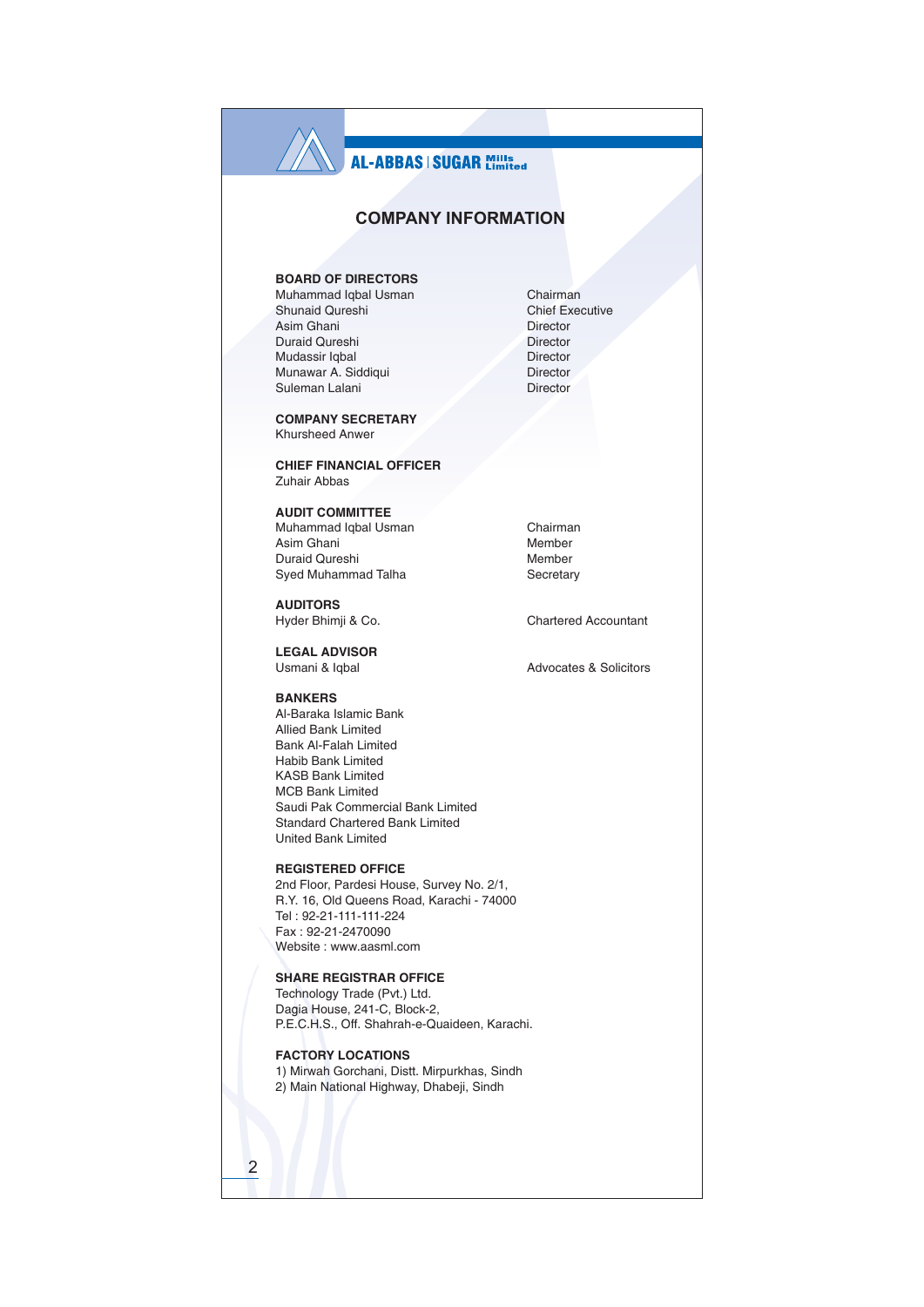## **DIRECTORS' REPORT**

The directors are pleased to present the interim condensed financial information for the quarter ended December 31, 2008.

The financial results of the Company during the period under review compared with the corresponding period are summarized below:

### PROFIT AND LOSS APPROPRIATION

The profit and loss account for the quarter under review is as follows:

|                                        | Quarter ended<br>December 31.<br>2008 | Quarter ended<br>December 31.<br>2007 |  |  |  |
|----------------------------------------|---------------------------------------|---------------------------------------|--|--|--|
|                                        | ← (Rs. in thousand)                   |                                       |  |  |  |
| Profit/ (Loss) before taxation         | 112,180                               | (24, 429)                             |  |  |  |
| Taxation                               | (4, 912)                              | 43,832                                |  |  |  |
| Profit after taxation                  | 107,268                               | 19.403                                |  |  |  |
| Un-appropriated profit brought forward | 245,350                               | 116,914                               |  |  |  |
| Un-appropriated profit carried forward | 352,618                               | 136,317                               |  |  |  |
| Basic earnings per share (Rupees)      | 6.18                                  | 112                                   |  |  |  |

## **OPERATING RESULTS**

During the quarter under review, your Company has earned profit after tax amounting to Rs. 107.268 million as compared to the profit after taxation of Rs.<br>19.403 million of first quarter of last year showing remarkable increase of Rs. 87.865 million. The earnings per share have increased from Rs. 1.12 to Rs.  $6.18.$ 

### Sugar unit

The financial and operational performance is given below:

### **Financial performance**

|                                                                                                                            | December 31.<br>2008                               | Quarter ended Quarter ended<br>December 31.<br>2007   |
|----------------------------------------------------------------------------------------------------------------------------|----------------------------------------------------|-------------------------------------------------------|
|                                                                                                                            |                                                    | $\longrightarrow$ (Rs. in thousand) $\longrightarrow$ |
| Sales - Net<br>Cost of sales<br>Gross profit<br>Distribution cost<br>Segment result                                        | 524,333<br>(441, 234)<br>83,099<br>(438)<br>82,661 | 257,633<br>(253, 712)<br>3,921<br>(379)<br>3.542      |
| <b>Operational performance</b>                                                                                             |                                                    |                                                       |
|                                                                                                                            | December 31.<br>2008                               | Quarter ended Quarter ended<br>December 31.<br>2007   |
| Date of start of season                                                                                                    | November<br>19, 2008                               | November<br>15, 2007                                  |
| No. of days worked<br>Crushing (M. Tons)<br>Production (M. Tons)<br>Recovery (%)                                           | 43<br>159.574<br>13,335<br>9.00                    | 47<br>192,564<br>17,830<br>9.26                       |
| During the period under review, the sugar segment profit is Rs. 82.661 million as against<br>of last year of same quarter. |                                                    |                                                       |
| Distillery unit                                                                                                            |                                                    |                                                       |
| The financial and operational performance is given below:                                                                  |                                                    |                                                       |
|                                                                                                                            |                                                    | 3                                                     |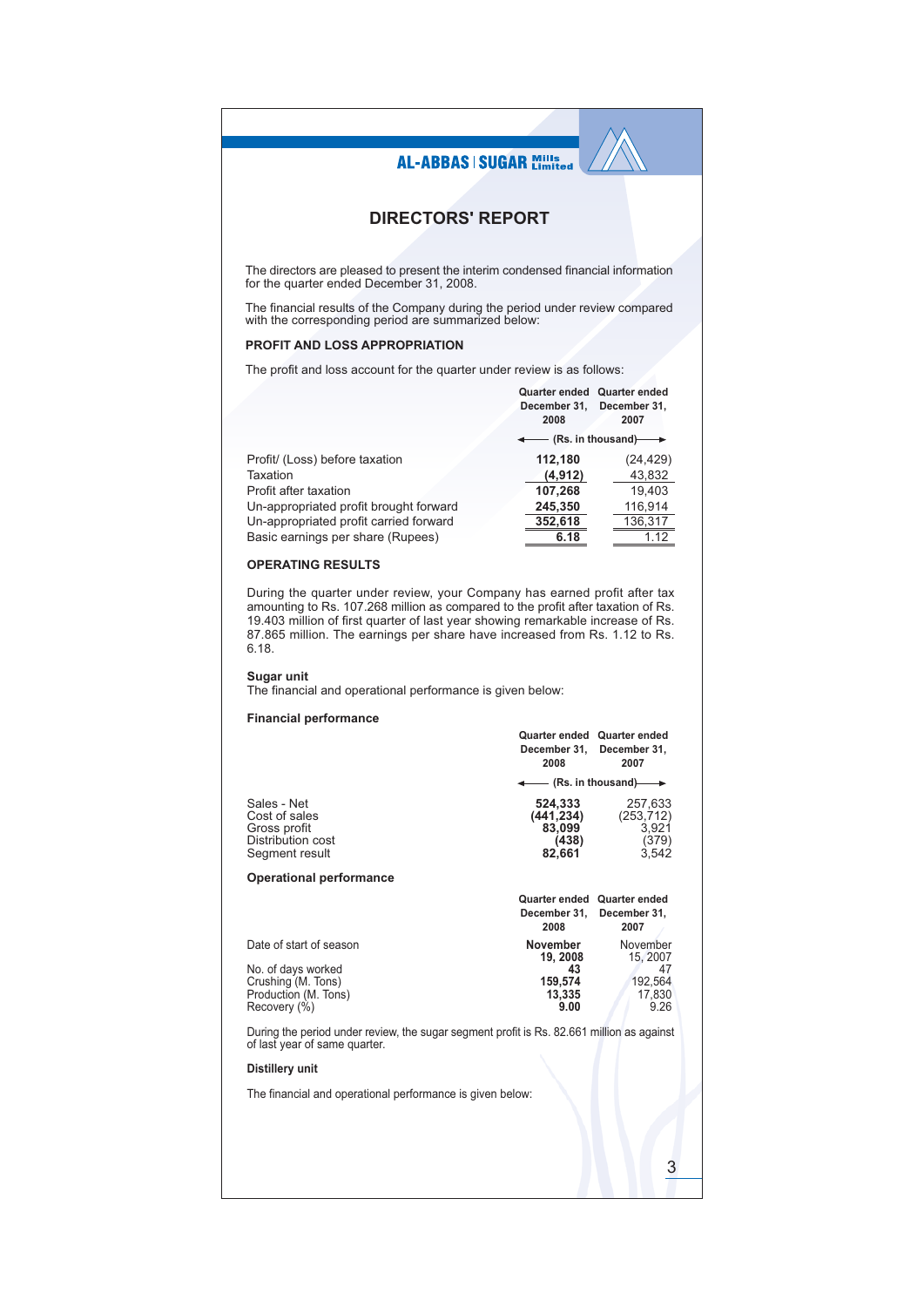| <b>Financial performance</b>        |                      |                      |
|-------------------------------------|----------------------|----------------------|
|                                     | <b>Quarter ended</b> | <b>Quarter ended</b> |
|                                     | December 31.         | December 31,         |
|                                     | 2008                 | 2007                 |
|                                     | — (Rs. in thousand)- |                      |
| Sales - net                         | 502.902              | 306.453              |
| Cost of sales                       | (404, 525)           | (214, 854)           |
| Gross profit                        | 98,377               | 91,599               |
| Distribution cost                   | (17,908)             | (15, 125)            |
| Segment result                      | 78,012               | 76.474               |
| <b>Operational performance</b>      |                      |                      |
| No. of days worked<br>- Unit - I    | 56                   | 89                   |
| - Unit - II                         | 67                   | 92                   |
| - Unit - I<br>Production (M. Tons)  | 3,829                | 5,792                |
| - Unit - II                         | 4.480                | 6,189                |
| - Unit - I<br>Capacity attained (%) | 98                   | 98                   |
| - Unit - II                         | 98                   | 98                   |

Despite increase in sales by Rs. 196.449 million over the same quarter of last year, the distillery segment profit increased marginally by Rs. 1.538 million. The Fig. 2. The same period of last year. The same period of last year<br>and increased prices of molasses. The Company has been focusing to overcome<br>the bottlenecks being faced due to scarce availability of molasses and procurem of export orders.

### **Chemical Division**

### **Financial data**

|                      | Quarter ended Quarter ended<br>December 31, December 31,<br>2008 | 2007      |
|----------------------|------------------------------------------------------------------|-----------|
|                      | $\leftarrow$ (Rs. in thousand) $\rightarrow$                     |           |
| Sales - net          | 220.751                                                          | 30.819    |
| Cost of sales        | (159, 156)                                                       | (30, 994) |
| Gross profit/ (loss) | 61.595                                                           | (175)     |
| Distribution cost    | (5)                                                              |           |
| Segment result       | 61,590                                                           | (175)     |

During the period under review, the chemical division has earned segment profit of Rs. 61.590 million as compared to the last quarter of the same period against segment loss of Rs. 0.175 million.

## **MDFB Division**

During the period under review, this division is under study to restore its production on efficient basis.

## **FUTURE PROSPECTS**

Our Company has been performing well despite various adverse factors. The future outlook entirely depends on continuous availability of qualitative sugar cane and molasses. The Management is striving hard to acquire both sugar cane and molasses at reasonable cost.

### **ACKNOWLEDGEMENT**

We would like to thank all financial institutions having business relationship with us and our customers for their continued support and cooperation. We would also like to share our deepest appreciation for our staff for their dedication, loyalty and hard work.

On behalf of Board of Directors

 $\gamma_{m}$ 

Karachi: January 30, 2009

 $\overline{4}$ 

**MUHAMMAD IQBAL USMAN** Chairman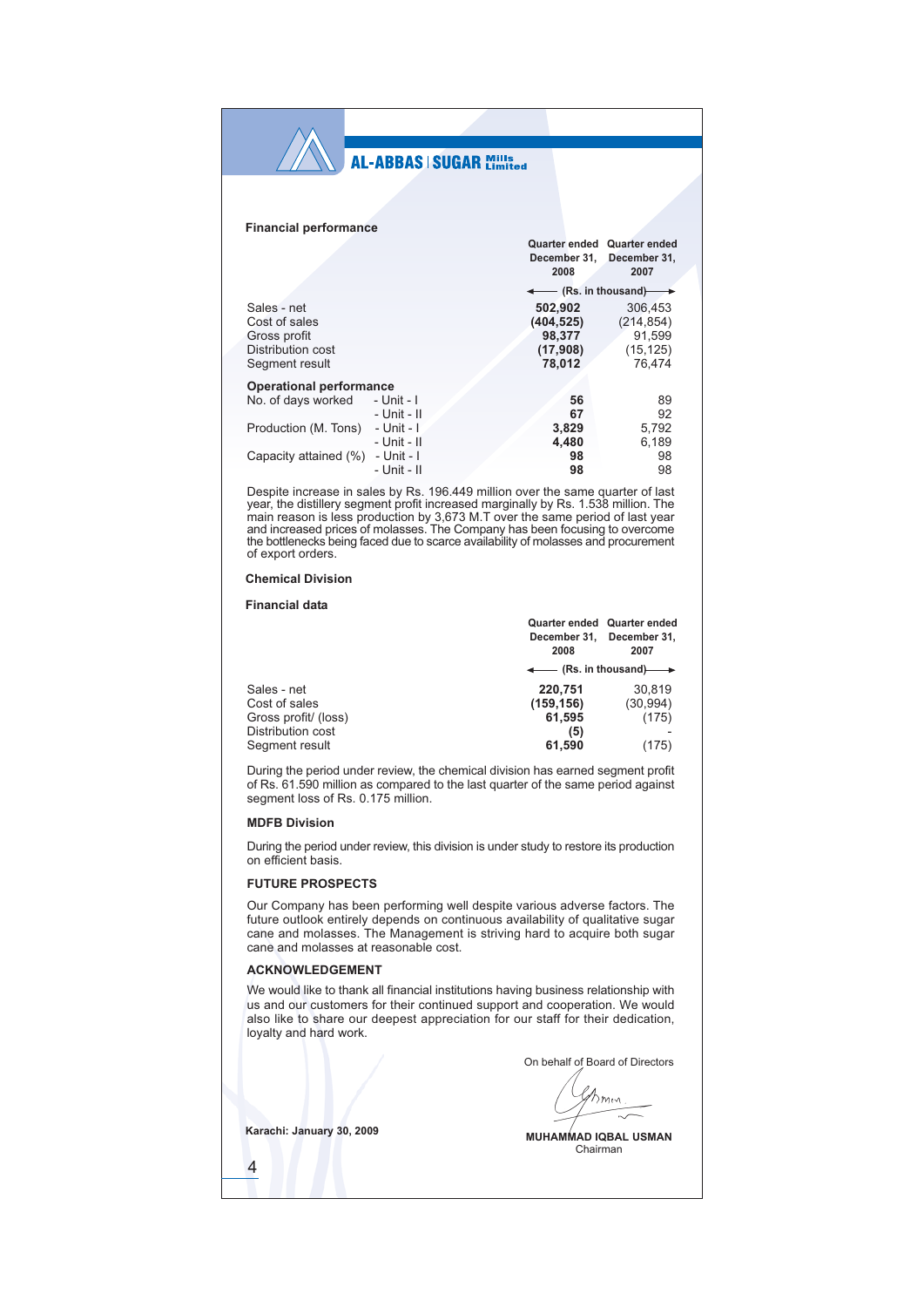# **INTERIM CONDENSED BALANCE SHEET (UN-AUDITED)**

AS AT DECEMBER 31, 2008

|                                                                                                                                                                                                                                                                                       | <b>Note</b> | 2008                                                                                   | December 31, September 30,<br>2008<br>(Rupees in thousand)                              |
|---------------------------------------------------------------------------------------------------------------------------------------------------------------------------------------------------------------------------------------------------------------------------------------|-------------|----------------------------------------------------------------------------------------|-----------------------------------------------------------------------------------------|
| <b>ASSETS</b>                                                                                                                                                                                                                                                                         |             |                                                                                        |                                                                                         |
| <b>NON-CURRENT ASSETS</b><br>Property, plant and equipment<br>Long term loan and advances<br>Long term deposits<br>Long term investment                                                                                                                                               | 5           | 2,270,807<br>3,049<br>11,032<br>21,571<br>2,306,459                                    | 2,082,835<br>3,103<br>11,026<br>29,182<br>2,126,146                                     |
| <b>CURRENT ASSETS</b>                                                                                                                                                                                                                                                                 |             |                                                                                        |                                                                                         |
| Stores, spare parts and loose tools<br>Stock-in-trade<br>Trade debts unsecured - considered good<br>Loans and advances<br>Short term investments<br>Trade deposits, short term prepayments and other receivables<br>Accrued mark-up<br>Sales tax refundable<br>Cash and bank balances |             | 214,558<br>783,652<br>161,282<br>236,252<br>11,750<br>21,300<br>54<br>14,752<br>14,706 | 209,401<br>1,036,195<br>37,997<br>201,315<br>17,250<br>5,448<br>128<br>86,415<br>48,417 |
|                                                                                                                                                                                                                                                                                       |             | 1,458,306                                                                              | 1,642,566                                                                               |
| <b>EQUITY AND LIABILITIES</b>                                                                                                                                                                                                                                                         |             | 3,764,765                                                                              | 3,768,712                                                                               |
| <b>SHARE CAPITAL AND RESERVES</b><br>Authorized capital                                                                                                                                                                                                                               |             |                                                                                        |                                                                                         |
| 17,500,000 Ordinary shares of Rs. 10 each                                                                                                                                                                                                                                             |             | 175,000                                                                                | 175,000                                                                                 |
| Issued, subscribed and paid-up capital<br>Reserves<br>Shareholders' equity                                                                                                                                                                                                            |             | 173,623<br>795,824<br>969,447                                                          | 173,623<br>696,167<br>869,790                                                           |
| <b>NON CURRENT LIABILITIES</b>                                                                                                                                                                                                                                                        |             |                                                                                        |                                                                                         |
| Long term financing<br>Long term loan from sponsors<br>Liabilities against assets subject to finance lease<br>Deferred liabilities                                                                                                                                                    |             | 983,033<br>395,070<br>3,018<br>38,893<br>1,420,014                                     | 1,075,000<br>395,070<br>3,295<br>38,186<br>1,511,551                                    |
| <b>CURRENT LIABILITIES</b>                                                                                                                                                                                                                                                            |             |                                                                                        |                                                                                         |
| Trade and other payables<br>Accrued mark-up<br>Short term borrowings<br>Current maturity of long term financing<br>Provision for taxation                                                                                                                                             |             | 696,095<br>35,167<br>463,030<br>168,161<br>12,851<br>1,375,304                         | 656,959<br>63,958<br>558,526<br>95,077<br>12,851<br>1,387,371                           |
| <b>CONTINGENCIES AND COMMITMENTS</b>                                                                                                                                                                                                                                                  | 6           | 3,764,765                                                                              | 3,768,712                                                                               |
| The annexed notes form an integral part of these interim condensed financial<br>information.                                                                                                                                                                                          |             |                                                                                        |                                                                                         |
|                                                                                                                                                                                                                                                                                       |             |                                                                                        |                                                                                         |
|                                                                                                                                                                                                                                                                                       |             |                                                                                        |                                                                                         |
|                                                                                                                                                                                                                                                                                       |             |                                                                                        |                                                                                         |
| Shunaid Qureshi<br><b>Chief Executive</b>                                                                                                                                                                                                                                             |             |                                                                                        | Asim Ghani<br>Director                                                                  |

 $\frac{5}{1}$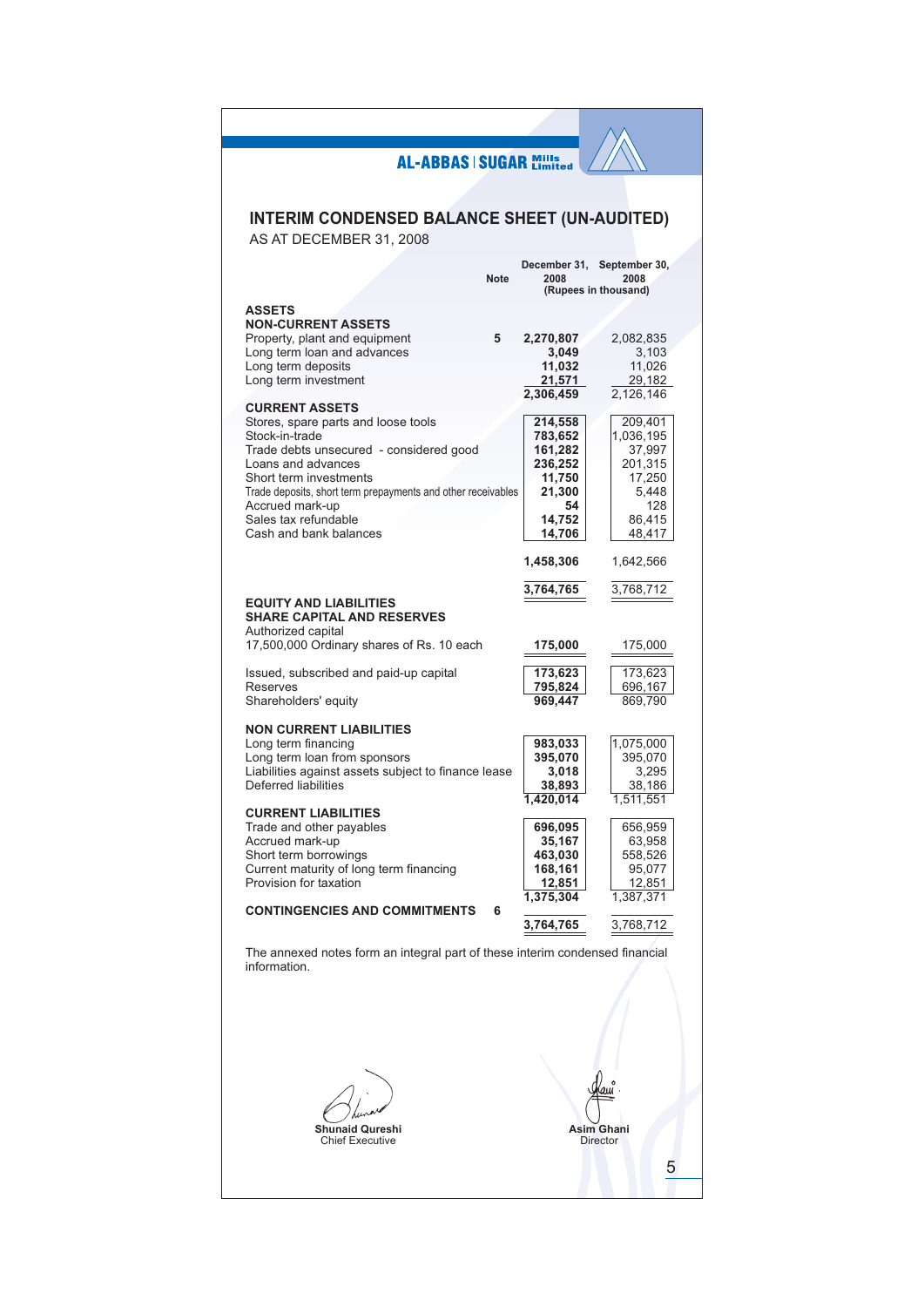## **INTERIM CONDENSED PROFIT AND LOSS ACCOUNT (UN-AUDITED)** FOR THE QUARTER ENDED DECEMBER 31, 2008

|                                        | <b>Quarter Ended</b> |                      |  |  |  |
|----------------------------------------|----------------------|----------------------|--|--|--|
|                                        | December 31,         | December 31,         |  |  |  |
|                                        | 2008                 | 2007                 |  |  |  |
|                                        |                      | (Rupees in thousand) |  |  |  |
| <b>Turnover</b>                        | 1,255,854            | 625,798              |  |  |  |
| Cost of sales                          | (1,024,298)          | (577, 672)           |  |  |  |
|                                        |                      |                      |  |  |  |
| <b>Gross profit</b>                    | 231,556              | 48,126               |  |  |  |
| Distribution cost                      | (18, 356)            | (15, 504)            |  |  |  |
| Administrative expenses                | (16, 920)            | (16, 337)            |  |  |  |
| Other operating expenses               | (22, 543)            | (3, 338)             |  |  |  |
|                                        |                      |                      |  |  |  |
|                                        | (57, 819)            | (35, 179)            |  |  |  |
| <b>Operating profit</b>                | 173,737              | 12,947               |  |  |  |
| Finance cost                           | (62, 404)            | (40, 620)            |  |  |  |
| Other operating income                 | 847                  | 3,244                |  |  |  |
| Profit / (Loss) before taxation        | 112,180              | (24, 429)            |  |  |  |
| Taxation                               | (4, 912)             | 43,832               |  |  |  |
| <b>Profit after taxation</b>           | 107,268              | 19,403               |  |  |  |
|                                        |                      |                      |  |  |  |
| Earnings per share - Basic and diluted | 6.18                 | 1.12                 |  |  |  |
|                                        |                      |                      |  |  |  |

The annexed notes form an integral part of these interim condensed financial information.

Shunaid Qureshi<br>Chief Executive

 $6\phantom{1}6$ 

Asim Ghani<br>Director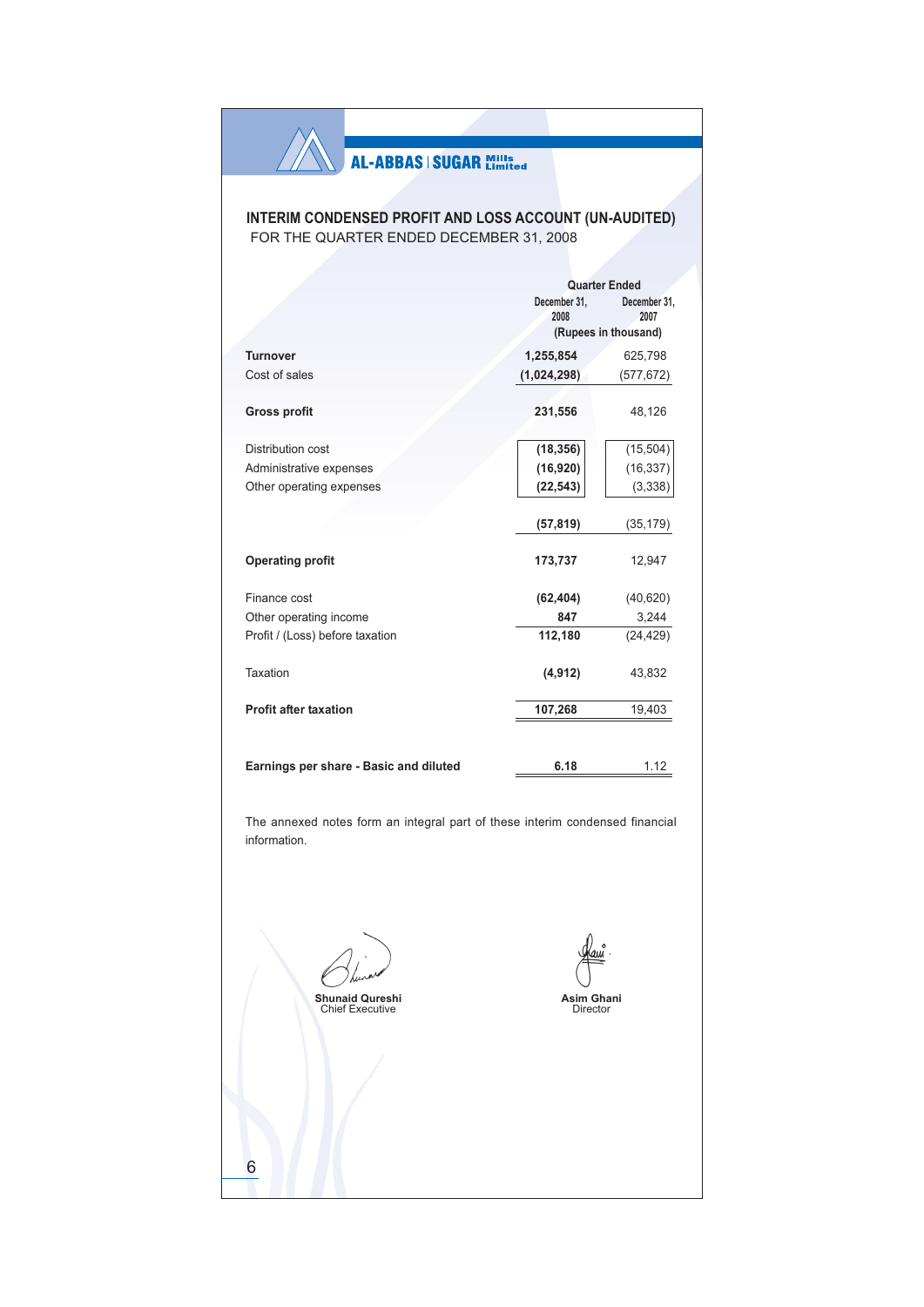## INTERIM CONDENSED CASH FLOW STATEMENT (UN-AUDITED) FOR THE QUARTER ENDED DECEMBER 31, 2008

|                                                                                                                                                    | <b>Note</b> | December 31.<br>2008    | December 31,<br>2007<br>(Rupees in thousand) |
|----------------------------------------------------------------------------------------------------------------------------------------------------|-------------|-------------------------|----------------------------------------------|
| Cash flow from operating activities                                                                                                                |             |                         |                                              |
| Cash generated from operations                                                                                                                     | 7           | 394,294                 | 26,637                                       |
| Finance cost paid<br>Taxes paid                                                                                                                    |             | (91, 195)<br>(4, 912)   | (56, 653)<br>(4, 170)                        |
|                                                                                                                                                    |             | (96, 107)               | (60,823)                                     |
| Net cash generated from / (used in) operating activities                                                                                           |             | 298,187                 | (34, 186)                                    |
| Cash flow from investing activities                                                                                                                |             |                         |                                              |
| Additions to property, plant and equipment<br>Long term loans and advances<br>Long term deposits                                                   |             | (217, 290)<br>54<br>(6) | (8, 190)<br>(1, 320)<br>(125)                |
| Net cash used in investing activities                                                                                                              |             | (217, 242)              | (9,635)                                      |
| Cash flow from financing activities                                                                                                                |             |                         |                                              |
| Repayment of long term financing<br>Proceeds from long term financing obtained<br>Repayment of liabilities against assets subject to finance lease |             | (18, 883)<br>(277)      | (555, 822)<br>750,000                        |
| Long term loan from sponsors<br>Short term borrowings                                                                                              |             | (95,496)                | 15,245<br>(72,060)                           |
| Net cash (used in) / from financing activities                                                                                                     |             | (114,656)               | 137,363                                      |
| Net (decrease)/ increase in cash and cash equivalents                                                                                              |             | (33, 711)               | 93,542                                       |
| Cash and cash equivalents at the beginning of the period                                                                                           |             | 48,417                  | 35,310                                       |
| Cash and cash equivalents at the end of the period                                                                                                 |             | 14,706                  | 128,852                                      |
| The annexed notes form an integral part of these interim condensed financial information.                                                          |             |                         |                                              |
| iaid Qureshi<br><b>Chief Executive</b>                                                                                                             |             | Asim Ghani<br>Director  |                                              |

 $\overline{7}$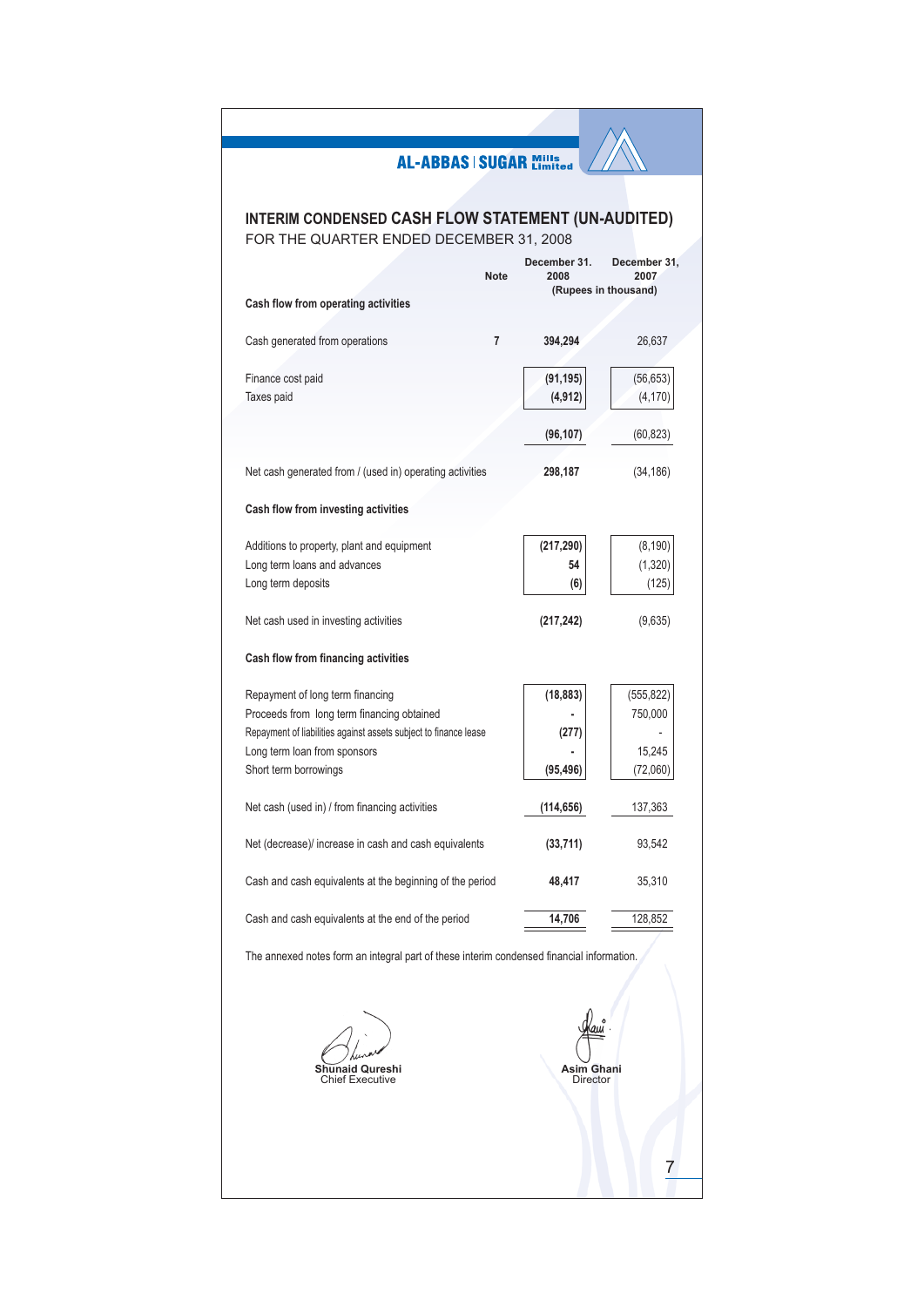|                 |               | <b>Total Equity</b>                                  | 748,537                        | 38,806                                                | 1,535,880                       | 869,790                        | 99,657                                                | 969,447                         |                                                                                                            |
|-----------------|---------------|------------------------------------------------------|--------------------------------|-------------------------------------------------------|---------------------------------|--------------------------------|-------------------------------------------------------|---------------------------------|------------------------------------------------------------------------------------------------------------|
|                 |               | <b>Total Reserve</b>                                 | 574,914                        | 38,806                                                | 1,362,257                       | 696,167                        | 99,657                                                | 795,824                         |                                                                                                            |
|                 | Fair value on | remeasurement of<br>available for sale<br>investment |                                | 19,403                                                | 767,940                         | (7, 183)                       | (7, 611)                                              | (14, 794)                       | lau<br>Nau                                                                                                 |
| <b>Reserves</b> |               | <b>Total Revenue</b><br><b>Reserves</b>              | 574,914                        | 19,403                                                | 594,317                         | 703,350                        | 107,268                                               | 810,618                         |                                                                                                            |
|                 | Revenue       | Unappropriated<br>profit                             | 116,914                        | 19,403                                                | 136,317                         | 245,350                        | 107,268                                               | 352,618                         |                                                                                                            |
|                 |               | General                                              | 458,000                        |                                                       | 458,000                         | 458,000                        |                                                       | 458,000                         |                                                                                                            |
|                 |               | Share capital                                        | 173,623                        |                                                       | 173,623                         | 173,623                        |                                                       | 173,623                         |                                                                                                            |
|                 |               |                                                      | Balance as at October 01, 2007 | Net profit for the quarter ended<br>December 31, 2007 | Balance as at December 31, 2007 | Balance as at October 01, 2008 | Net profit for the quarter ended<br>December 31, 2008 | Balance as at December 31, 2008 | The annexed notes form an integral part of these interim condensed financial information.<br>بملاستمايلا ا |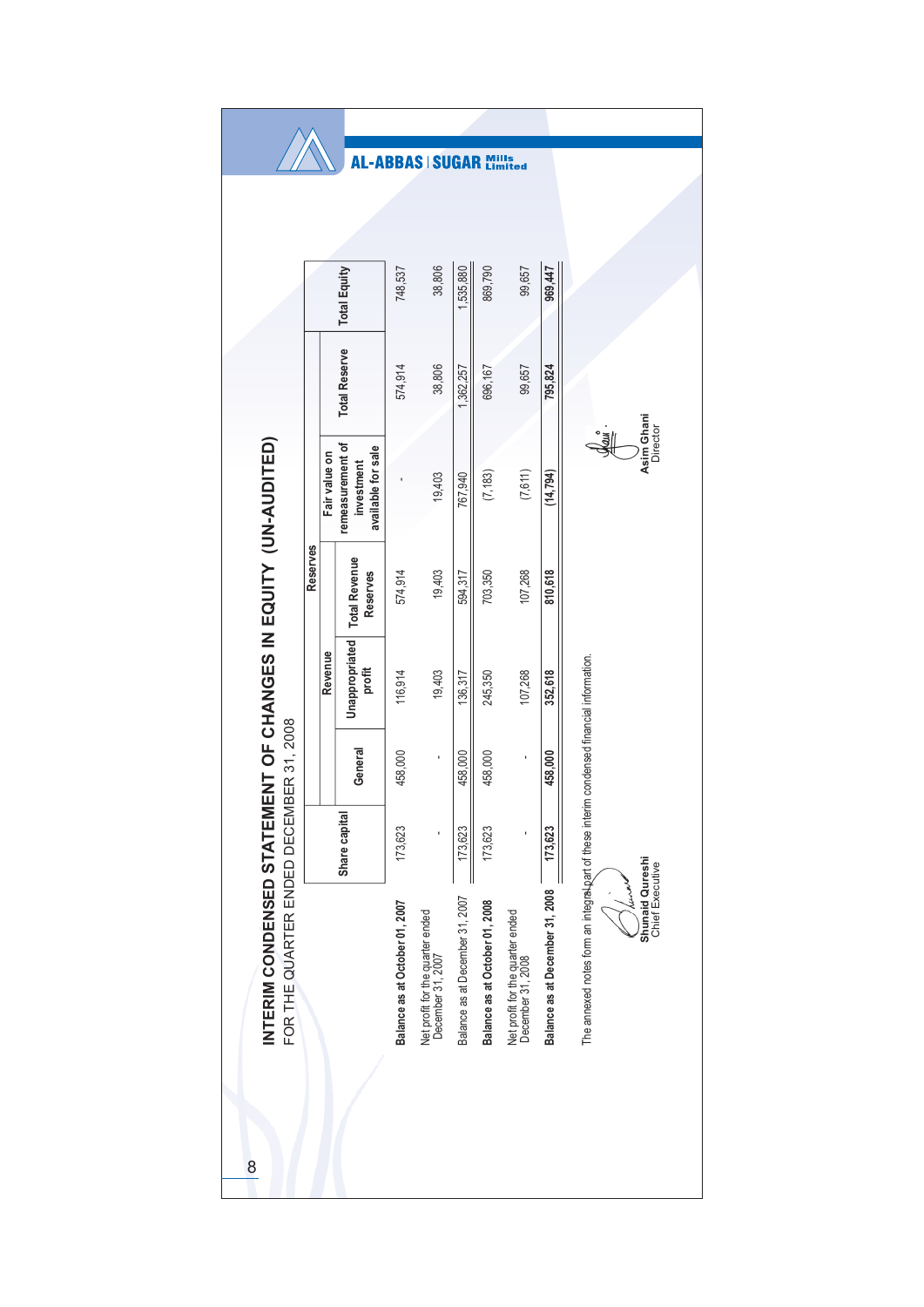## NOTES TO THE INTERIM CONDENSED FINANCIAL STATEMENTS (UN-AUDITED) FOR THE QUARTER ENDED DECEMBER 31, 2008

## 1 THE COMPANY AND ITS OPERATIONS

Al-Abbas Sugar Mills Limited (AASML) was incorporated in Pakistan on May 2, 1991 as a public limited company. The Company's shares are quoted on Karachi Stock Exchange. The registered office of the Company is situated at Pardesi House, Survey No. 2/1, R.Y.16. Old Queens Road, Karachi. The Company carry out the business of following divisions.

| S. No | <b>Division</b>                      | <b>Principal Activities</b>                                  | Location of undertaking         | <b>Commencement of</b><br>commercial<br>production      |
|-------|--------------------------------------|--------------------------------------------------------------|---------------------------------|---------------------------------------------------------|
|       | Sugar                                | Manufacturing and<br>sale of sugar                           | Miarwah Gorchani.<br>Mirpurkhas | December 15, 1993                                       |
| ii    | Distillery                           | Processing and<br>sale of industrial<br>alcohol              | Mirwah Gorchani.<br>Mirpurkhas  | Unit I: August 20,<br>2000<br>Unit II: January 23, 2004 |
| iii   | Calcium<br>Carbide and<br>others     | Manufacturing and<br>sales of Calcium<br>Carbide and Alloys  | Dhabeji, Thatta.                | November 1, 2006                                        |
| iv    | <b>Medium Density</b><br>Fiber Board | Manufacturing and<br>sales of Medium<br>Density Fiber Board. | Dhabeji, Thatta.                | April 1, 2007                                           |

#### **BASIS OF PREPARATION**  $\overline{\phantom{a}}$

These Interim Condensed Financial Information have been prepared in accordance with the requirements of the International Accounting Standards 34 "Interim Financial Reporting" and are submitted to the shareholders as required by Section 245 of the Companies Ordinance, 1984.

#### **ACCOUNTING POLICIES**  $\mathbf{z}$

The accounting policies adopted for the preparation of these Interim Condensed Financial Information are the same as those applied in the preparation of preceding annual published financial statements of the Company for the year ended September 30, 2008.

#### **SEASONAL PRODUCTION**  $\Delta$

Due to the seasonal availability of sugarcane, the manufacturing of sugar is carried out during the period of availability of sugarcane and cost incurred/accrued up to the reporting date have been accounted for. Accordingly, the cost incurred / accrued after the reporting date will be reported in the subsequent interim information and annual financial statements.

#### PROPERTY, PLANT AND EQUIPMENT 5

| 5.1 | <b>Tangible assets - Operating</b>                        | <b>December</b><br>31, 2008 | <b>December</b><br>31, 2007<br>(Rupees in thousand)<br><b>Additions</b> |  |  |
|-----|-----------------------------------------------------------|-----------------------------|-------------------------------------------------------------------------|--|--|
|     | Plant and machinery<br>Office equipment<br>Motor Vehicles | ۰<br>137                    | 2,117<br>178<br>609                                                     |  |  |
|     | 5.2 Capital work in progress                              | 217,153                     | 5,286                                                                   |  |  |
|     |                                                           |                             | g                                                                       |  |  |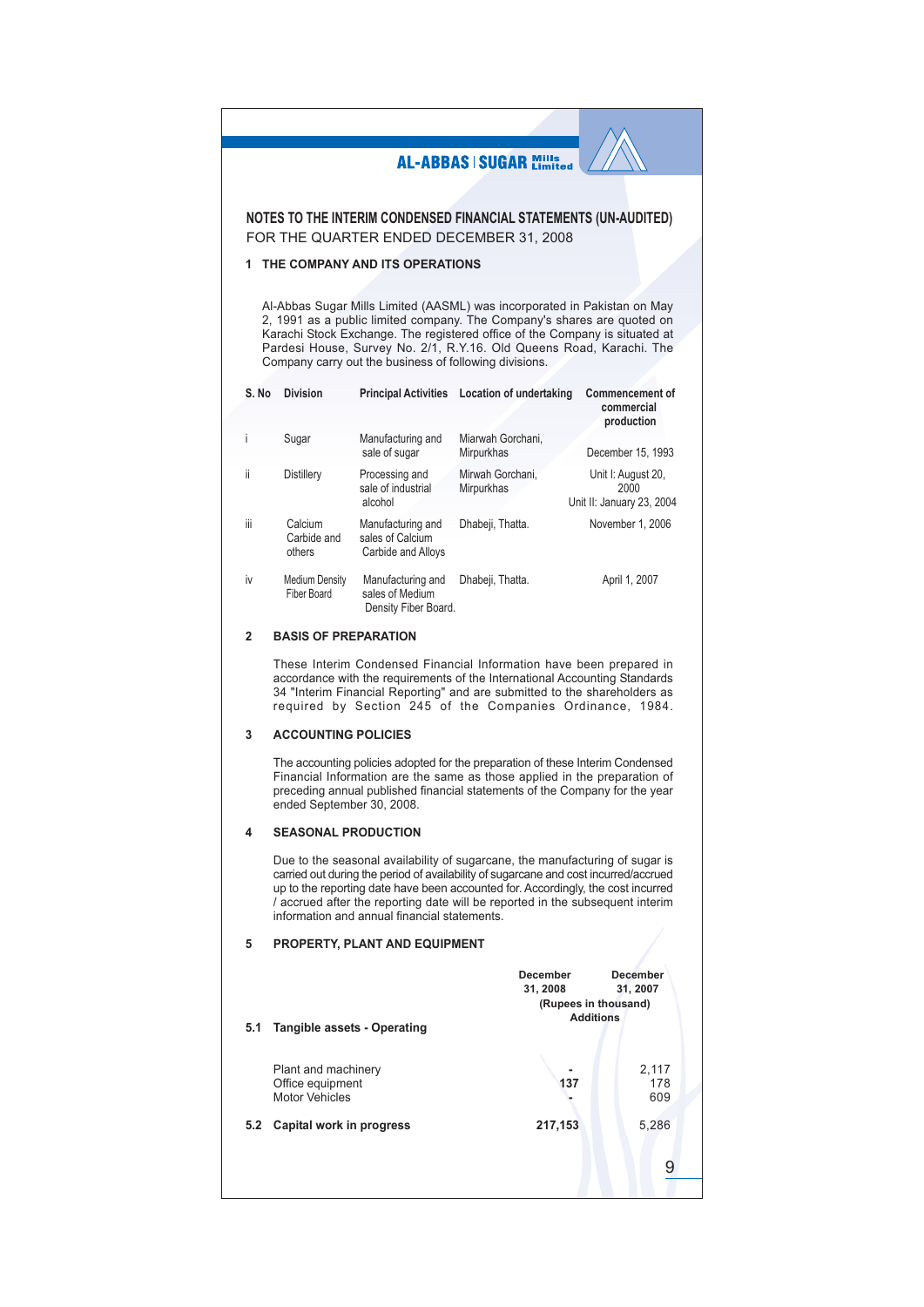#### **CONTINGENCIES AND COMMITMENTS**  $\,$  6  $\,$

## 6.1 Contingencies

There has been no change in contingencies since the last audited financial statements for the year ended September 30, 2008.

## 6.2 Commitments

The commitments as on the balance sheet date for including open letter of credit was amounting to Rs. 51.705 millions (September 30, 2008 : Rs. 130  $million)$ .

|                                                 | December 31,<br>2008 | December 31,<br>2007 |
|-------------------------------------------------|----------------------|----------------------|
| <b>CASH GENERATED FROM OPERATIONS</b><br>7      |                      |                      |
| Profit / (Loss) before taxation                 | 112,180              | (24, 429)            |
| Adjustment for:                                 |                      |                      |
| Depreciation                                    | 29,318               | 29,236               |
| Finance cost                                    | 62,404               | 40,620               |
| Fair value changes in the short term investment | 5,500                |                      |
| <b>Deferred liabilities</b>                     | 707                  | 965                  |
|                                                 | 97,929               | 70,821               |
| Operating profit before working capital changes | 210,109              | 46,392               |
| (Increase) / decrease in current assets         |                      |                      |
| Stores, spare parts and loose tools             | (5, 157)             | (3, 102)             |
| Stock-in-trade                                  | 252,543              | (51, 470)            |
| Trade debts                                     | (123, 285)           | 421                  |
| Loans and advances                              | (34, 937)            | (10,050)             |
| Trade deposits and short term prepayments       | 55,811               | (13,980)             |
| Accrued mark-up                                 | 74                   | 57                   |
|                                                 | 145,049              | (78, 124)            |
| Increase in trade and other payables            | 39,136               | 58,369               |
| Cash generated from operations                  | 394,294              | 26,637               |
| 10                                              |                      |                      |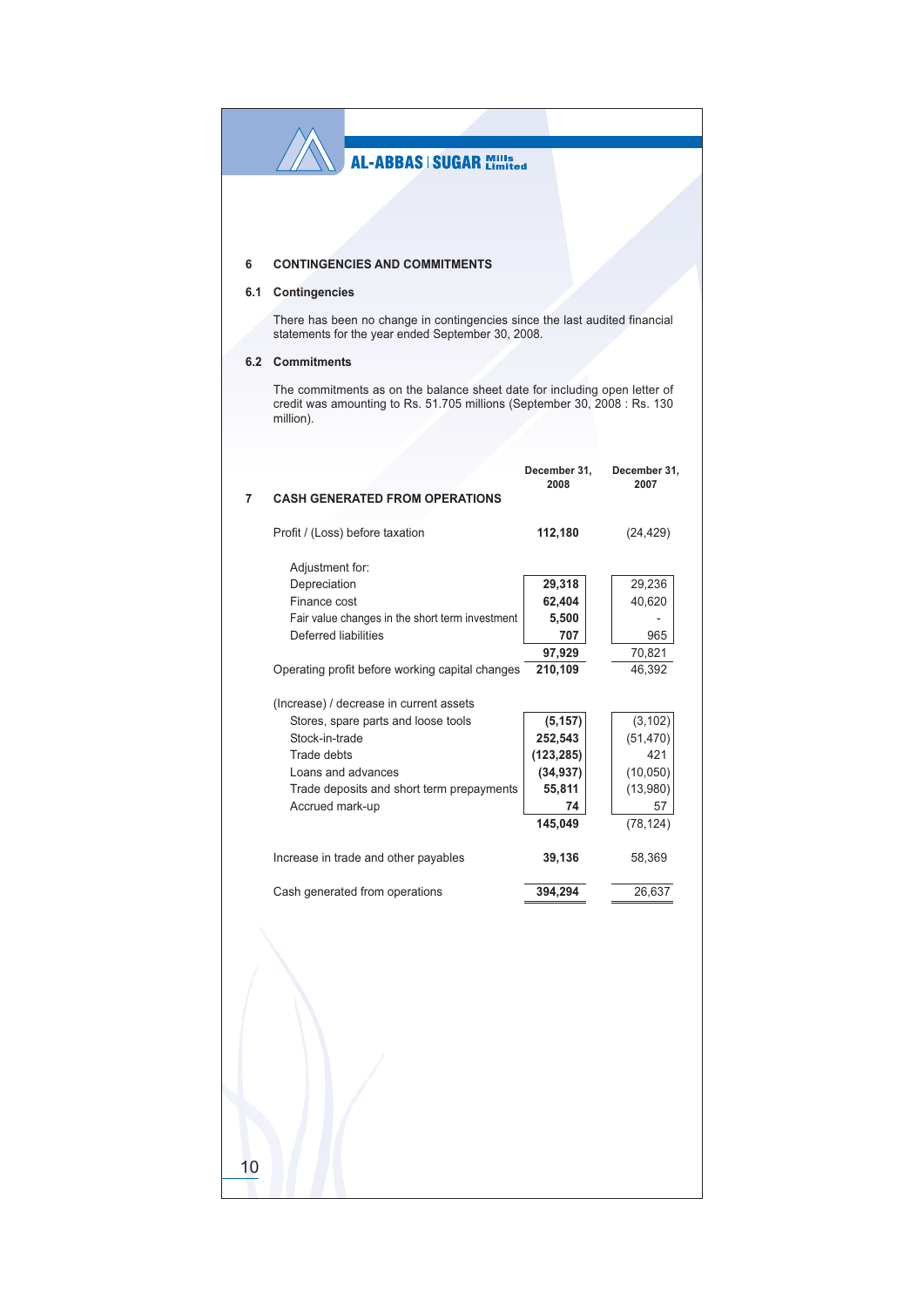|                               |                           |      |            |                |                 |                                  | <b>AL-ABBAS   SUGAR</b>                                                                                                                                                                                                                                                                | <b>Mills</b><br>Limit                                            |                                                                            |                                                                         |                               |
|-------------------------------|---------------------------|------|------------|----------------|-----------------|----------------------------------|----------------------------------------------------------------------------------------------------------------------------------------------------------------------------------------------------------------------------------------------------------------------------------------|------------------------------------------------------------------|----------------------------------------------------------------------------|-------------------------------------------------------------------------|-------------------------------|
|                               |                           |      |            |                |                 |                                  |                                                                                                                                                                                                                                                                                        |                                                                  |                                                                            |                                                                         |                               |
| (Rupees in thousand)          |                           | 2007 |            | 625,798        | 32,622          |                                  | $\begin{array}{c} (16,337)\\ (40,3384)\\ (40,3344)\\ (5,3344)\\ (6,3344)\\ (7,334)\\ (8,334)\\ (9,403)\\ (10,334)\\ (10,334)\\ (11,334)\\ (12,334)\\ (13,334)\\ (14,334)\\ (15,334)\\ (16,334)\\ (17,334)\\ (18,334)\\ (19,334)\\ (19,334)\\ (19,334)\\ (19,334)\\ (19,334)\\ (19,334$ | 2,993,569<br>775,143<br>3,768,712                                | $\frac{1,150,912}{2,898,922}$                                              | 8,190<br>8,190                                                          | 29,236                        |
|                               |                           |      | TOTAL      | 1,255,854      | 213,200         |                                  | $\frac{(4,912)}{107,268}$<br>$(16, 920)$<br>$(62, 404)$<br>$(22, 543)$<br>$847$                                                                                                                                                                                                        | 2,990,434<br>774,331<br>3,764,765                                | 1,109,780<br>1,685,538<br>2,795,318                                        | 217,290<br>217,290                                                      | 29,318                        |
|                               | Quarter Ended December 31 | 2008 | MDFB       | 7,868          | (9,063)         |                                  |                                                                                                                                                                                                                                                                                        | 376,049                                                          | 68,741                                                                     |                                                                         | 3,665                         |
|                               |                           |      | Chemical   | 220,751        | 61,590          |                                  |                                                                                                                                                                                                                                                                                        | 647,045                                                          | 96,527                                                                     |                                                                         | 10,995                        |
|                               |                           |      | Distillery | 502,902        | 78,012          |                                  |                                                                                                                                                                                                                                                                                        | 417,921                                                          |                                                                            |                                                                         | 7,630                         |
|                               |                           |      | Sugar      | 524,333        | 82,661          |                                  |                                                                                                                                                                                                                                                                                        | 1,549,419                                                        | 944,512                                                                    | 217,290                                                                 | 7,028                         |
| SEGMENT REPORTING<br>$\infty$ |                           |      |            | Turnover - net | Segment results | Un-allocated Corporate Expenses: | Other operating expenses<br>Other operating income<br>Administration cost<br>Finance cost<br>Taxation                                                                                                                                                                                  | Segment assets<br>Unallocated segment assets<br>$\overline{8}$ . | Segment liabilities<br>Unallocated segment liabilities<br>$\overline{8.2}$ | Unallocated capital expenditure<br>Capital expenditure<br>$\frac{3}{8}$ | Depreciation<br>$\frac{4}{3}$ |
|                               |                           |      |            |                |                 |                                  |                                                                                                                                                                                                                                                                                        |                                                                  |                                                                            |                                                                         | 11                            |